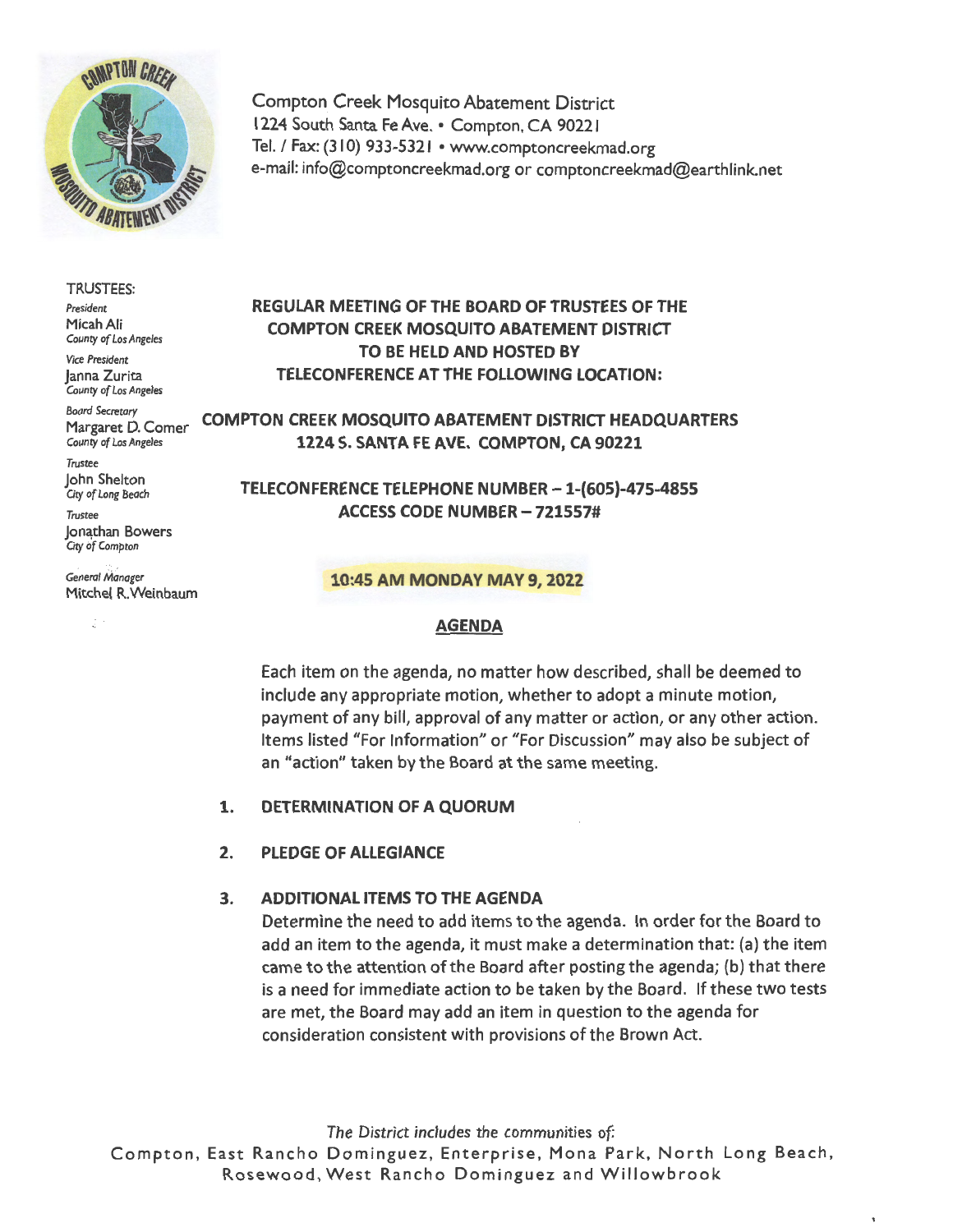Compton Creek Mosquito Abatement District Agenda May 9, 2022, Page 2

## **4 PUBLIC COMMENTS**

## **5. CONSENT CALENDAR**

 $\gamma_{\rm{eff}}^{\rm{c}}$ 

 $\mathbb{R}^{n+1}$ 

Consent Calendar items are considered routine by the Board of Trustees and will be adopted in one motion. There are no separate discussions of these items unless a Board member so requests, in which event the item will be removed from the Consent Calendar and considered separately immediately following action on the remaining items

### **A. MINUTES OF THE MEETINGS OF APRIL 11, AND APRIL 25, 2022**  *Staff Recommendation:* Approve these minutes of the District's previous meetings as submitted. An audio recording of these meetings are available at the District Office.

#### **B. FINANCIAL STATEMENT FOR MARCH 2022**

*Staff Recommendation:* Approve this financial statement as submitted.

# **C. REQUISITIONS NUMBERS 32 THROUGH 35**  *Staff Recommendation:* Approve these requisitions as submitted. These requisitions are the documents explaining all the District's expenditures for the month of May 2022.

### **6. GENERALS MANAGER'S REPORT**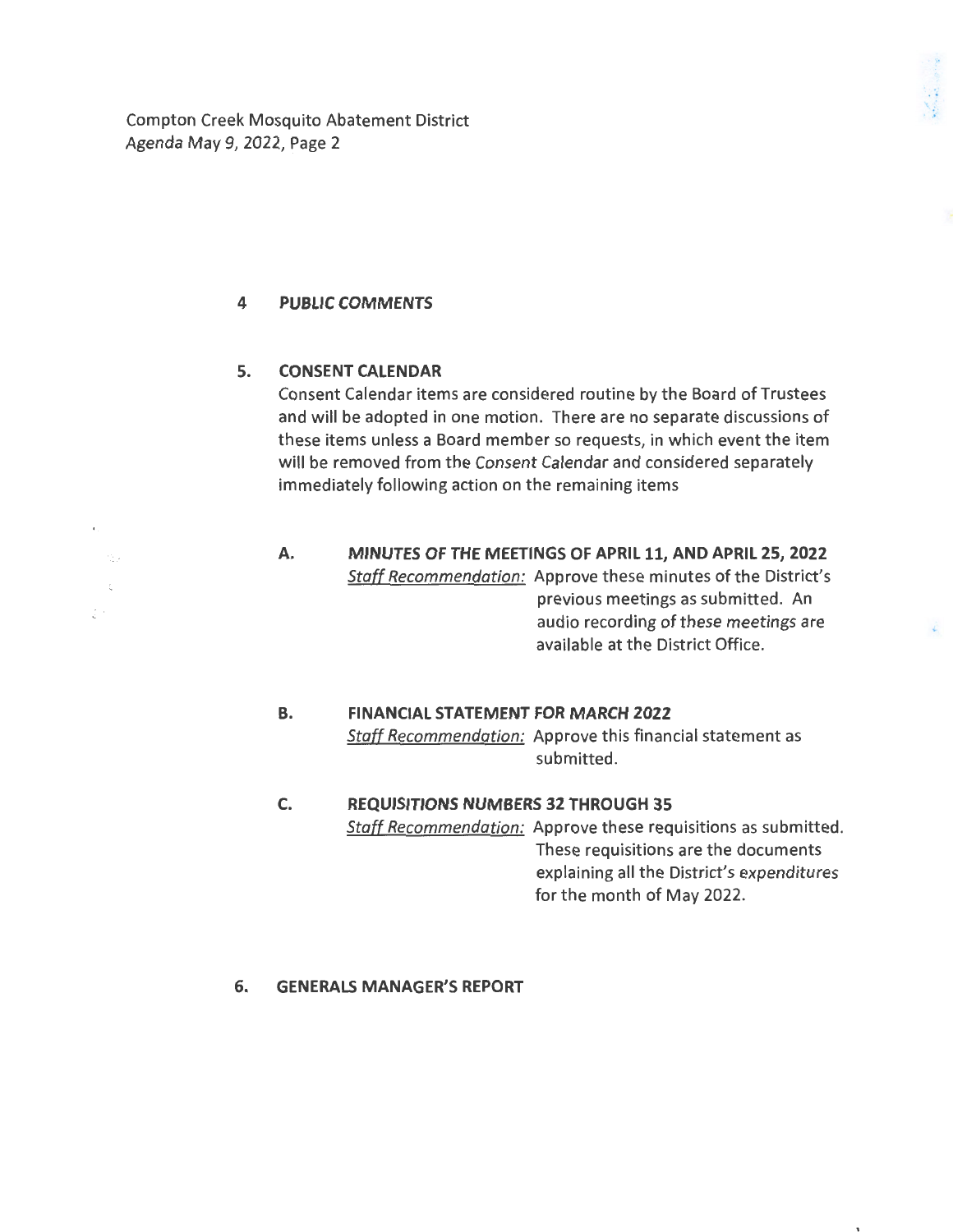Compton Creek Mosquito Abatement District Agenda May 9, 2022, Page 3

## **7. NEW BUSINESS**

έ÷.

# **A. BOARD CONSIDERATION AND ACTION REGARDING RESOLUTION 05-2022, AUTHORIZING REMOTE TELECONFERENCE MEETINGS OF LEGISLATIVE BODIES.**

*Staff Recommendation:* Approve this resolution. Per AB 361, authorizes continued use of teleconferencing for Board meeting in accordance with the Brown Act

## **B BOARD APPROVAL OF THE DISTRICT'S PROPOSED BUDGET FOR FISCAL YEAR 2022-2023.** *Staff Recommendation:* Approve this

Proposed Budget for fiscal year 2022- 2023. The Proposed Budget is presented in May so the Board can examine, discuss, and make recommendations for incorporation into the Amended Budget, which will be included on the June agenda for approval.

 $\pmb{\mathfrak{r}}$